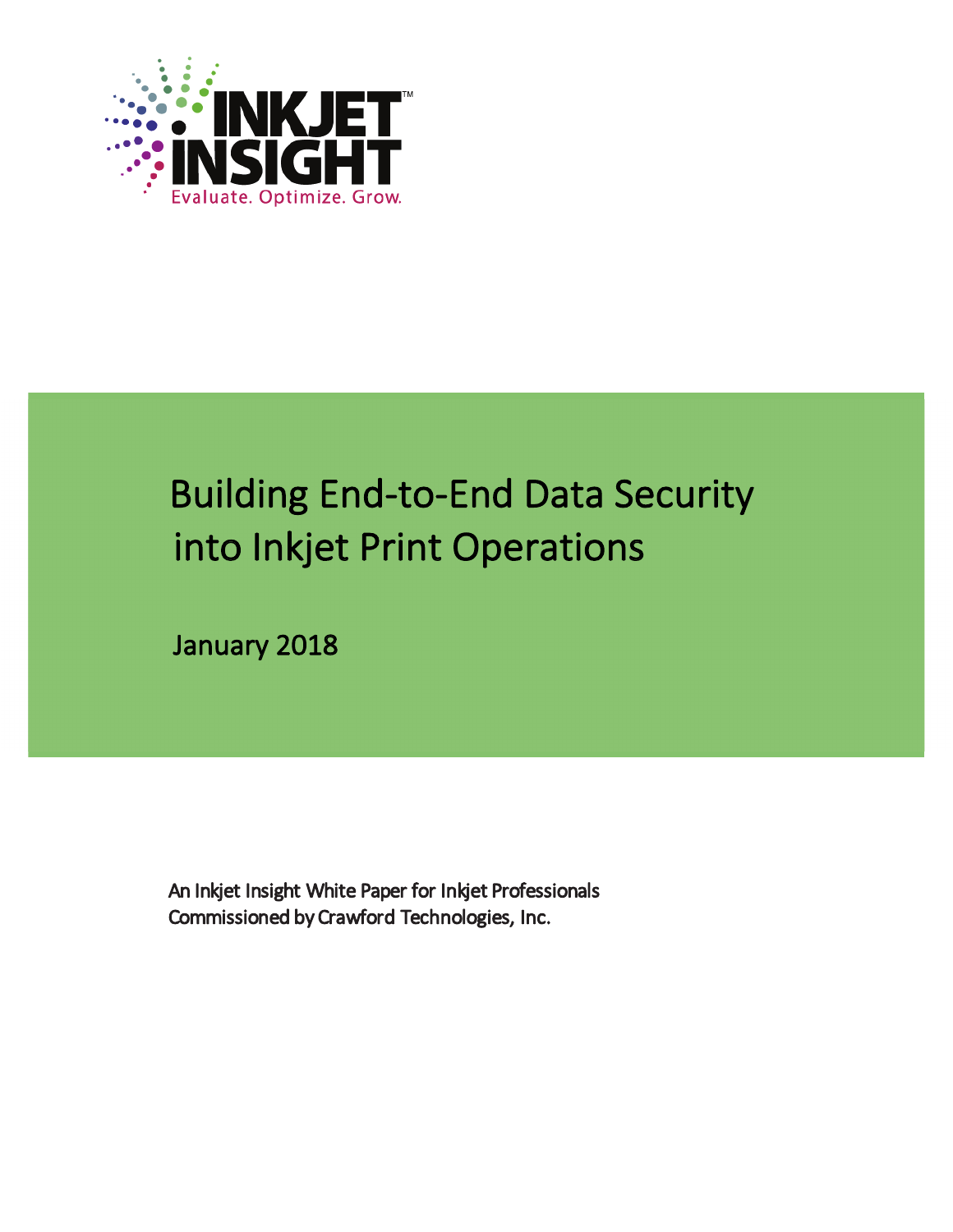

# **Building End-to-End Data Security into Inkjet Print Operations**

**By Elizabeth Gooding** January 2018

## **Table of Contents**

© 2018 Inkjet Insight LLC. All rights reserved. Unauthorized copying or distributing is a violation of copyright law. Information is based on best available resources at the time of publication. Opinions and judgements expressed are those of Inkjet Insight and subject to change based on new data. For further information or reprint information, please contact **[Info@InkjetInsight.com](mailto:Info@InkjetInsight.com)**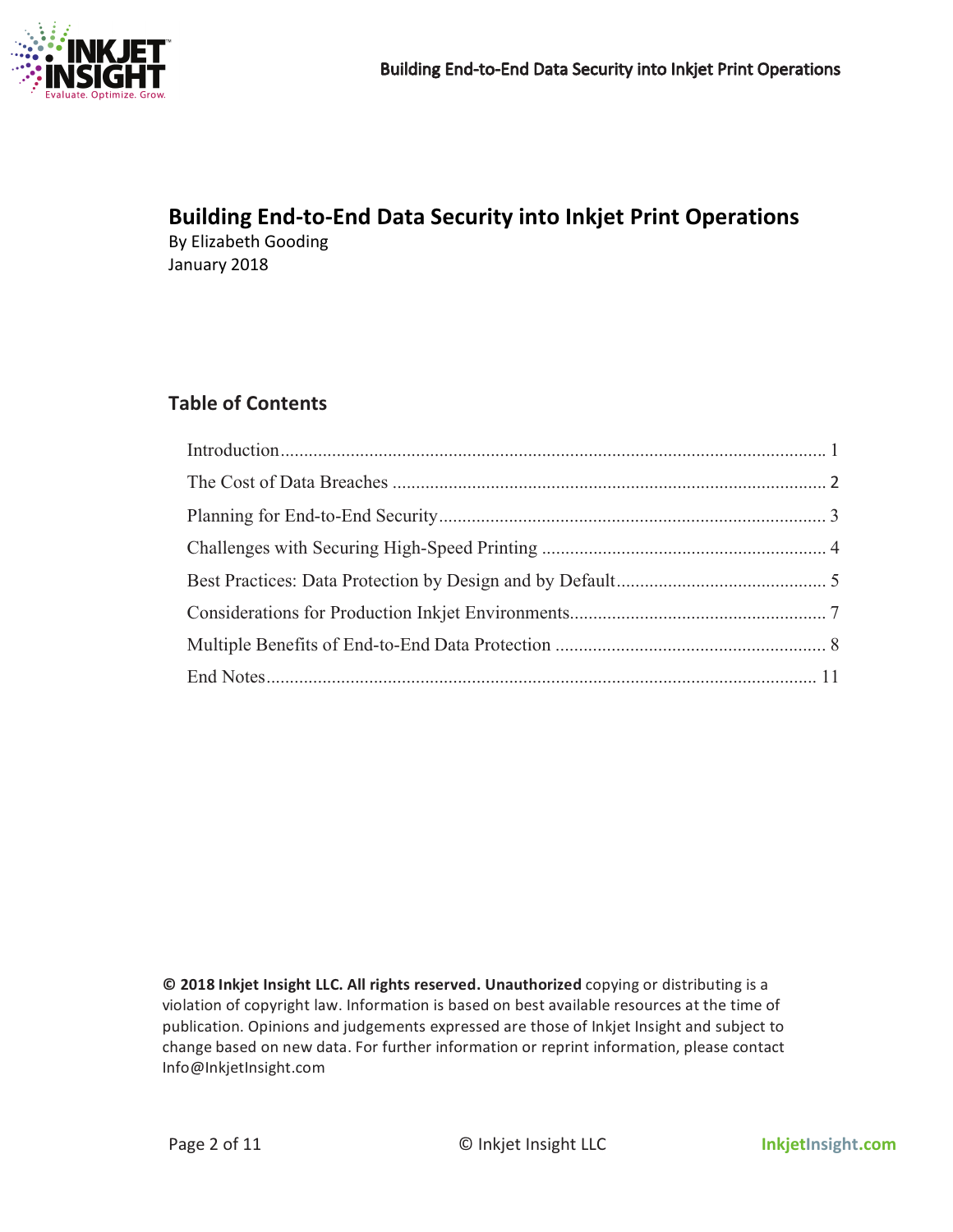

#### **Introduction**

largest ten breaches of all time.<sup>i</sup> With over five million records lost or stolen every day, The issue of data security is so pervasive that it has moved from an IT and boardroom discussion to become the topic of movies and television shows. More than 7 billion records were exposed through breaches in just the first nine months of 2017, a jump of over 300 percent from the prior year. Five of the top breaches in 2017 were among the protecting businesses and consumers from data breaches is a top concern among executives in all industries. While there is a tendency to think of data breaches in terms of the web and digital initiatives, security is no less critical for printing operations.

United States were due to hackers and criminal insiders,<sup>ii</sup> however 49% of companies another 16% were not certain that such an event had not occurred.<sup>iii</sup> This gives print **Printing organizations, particularly in-plant operations within financial services and** healthcare organizations, can be targets in their own right, or simply points of entry for hackers to gain access to the corporate network. Over half (52%) of breaches in the surveyed by Ponemon Institute in 2016 acknowledged a data breach caused by a thirdparty vendor that resulted in the misuse of sensitive or confidential information and buyers a great deal of concern about the data security of their suppliers and should, in turn, make printing organizations take careful account of the security procedures of their own business partners.

> **7 billion+ records exposed 300%** escalation **5** of the 10 largest breaches

Source: 2017 Cost of Data Breach Study Ponemon Institute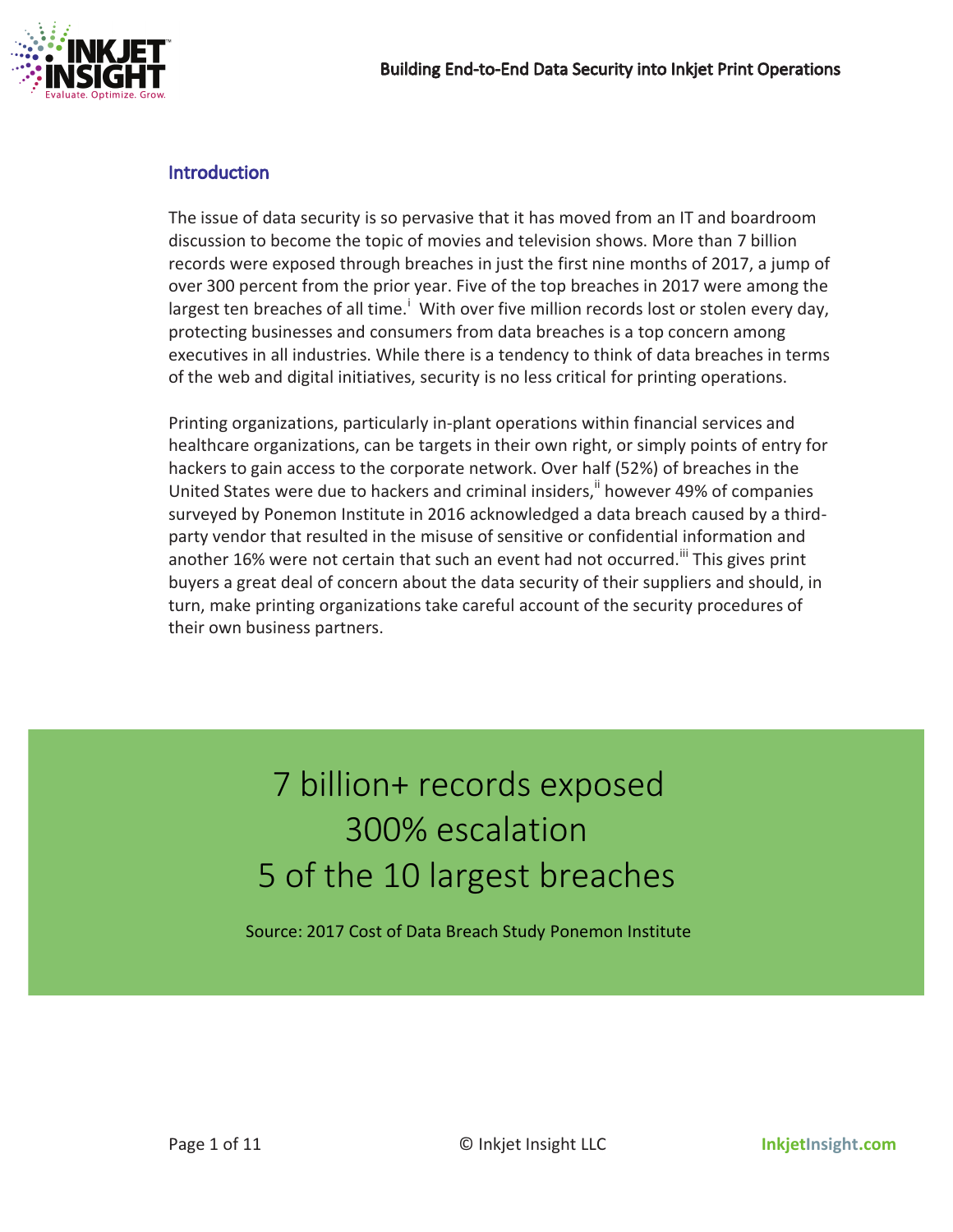

#### **The Cost of Data Breaches**

The costs of data breaches are escalating with the average per capita cost of a data breach reaching \$225 in the US<sup>iv</sup>. This represents the aggregated costs for the immediate discovery and response to the data breach, including forensics and investigations, and efforts following discovery and investigation, such as the notification of affected individuals, compensation, legal fees and potential fines. This means that a relatively small mailing list of less than 5,000 records that contains personal health or financial data, if breached could cost over a million dollars to remediate.

operations begin to add data and personalization to their portfolios, they too can be The nature of transaction and direct mail print operations, in particular, make them **target-rich sources of personal data in high volume. However, as commercial printing** targets. When companies are making a technology shift, such as a move to inkjet, there are factors that increase the potential for exposed data:

- Companies are using inkjet to expand into new markets, many of which require **variable** data;
- Firms without prior data-handling experience are adding data science and **personalization capabilities;**
- **•** Enabling inkjet productivity requires a variety of supporting software to optimize the production flow including data transformations, sorting, splitting and merging of files;
- There may be new dynamic composition, postal automation and color management software as part of the overall solution;
- New servers may be needed to accommodate software and data management;
- Some software products may be implemented as cloud solutions introducing an additional source of vulnerability;

In general, a transition to inkjet represents a significant operational change, and change is a breeding ground for risk. Recognizing the potential for risk means that change can also be an opportunity to embed security measures into the end-to-end process design for the inkjet implementation.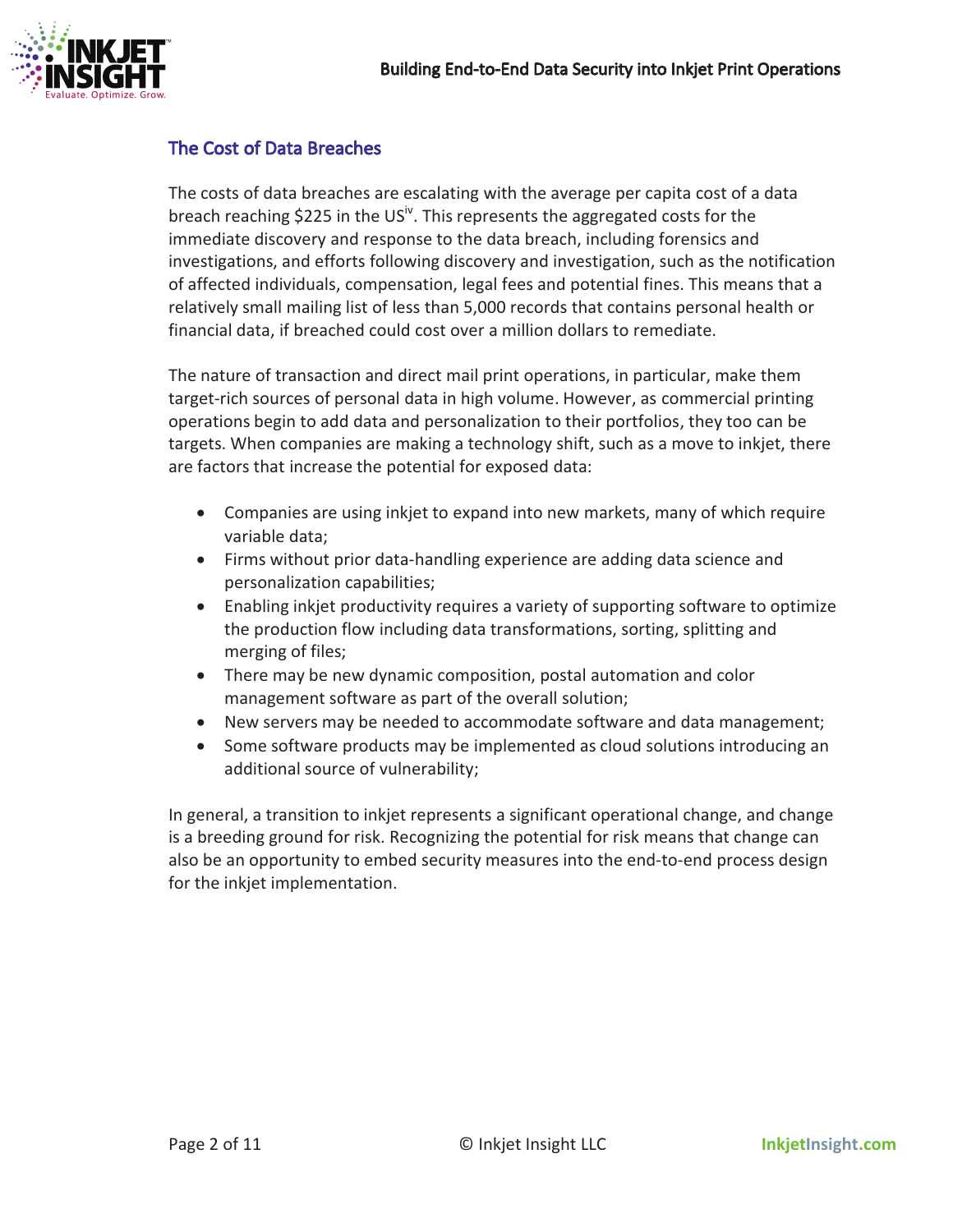

#### **Planning for End-to-End Security**

Building security into the complete print production process must consider every step from implementation and ongoing maintenance through production management and business continuity. Consider every aspect of the process where data could be **potentially exposed:** 

- **• System Configuration**
- Customer Ordering
- **• File Transfer**
- **•** Print Quality Testing
- Software Testing
- **• Application Testing**
- **•** Production Proofing
- **•** Production Processing
- Archive/Reprint
- **• Equipment Retirement**

At the front-end of the process, it is important that systems are configured properly. Many recent data breaches have been enabled by improperly configured cloud and inhouse security protocols. Web-to-Print Systems are particularly vulnerable and should be reviewed carefully during configuration and every time a software upgrade is installed. In general, if a device or service is not intended to access the network, disable the relevant ports or settings. It doesn't help to have great locks if you don't close the door. In 2016, misconfigured websites and databases allowed the exposure of over 256 million records.<sup>v</sup>

For example, St. Joseph Health (SJH) of California exposed patient information online after installing a new server. A feature of the new server was a built-in file sharing application for which the default setting allowed public access. SJH failed to examine or modify the default settings and, as a result, the public had open access to personal health information for over 31,000 SJH patients. SJH agreed to pay a \$2.14 million fine and agreed to implement a corrective action plan to help prevent similar situations from **occurring again. vi**

At the back end of the process, when equipment is relocated or retired as part of the decommissioning process, ensure that data is wiped from all temporary and disc storage and that the data is overwritten to ensure it is not reachable by a knowledgeable **hacker.** 

ends, print operator consoles and camera systems. Data should be encrypted both at Security planning and governance must consider physical device security for any components of the solution that access the network or the web such as digital frontrest and in flight, however, in a print environment the data must eventually be imaged **onto paper in human readable form. That makes the technical and physical challenges** of maintaining security in a print environment unique.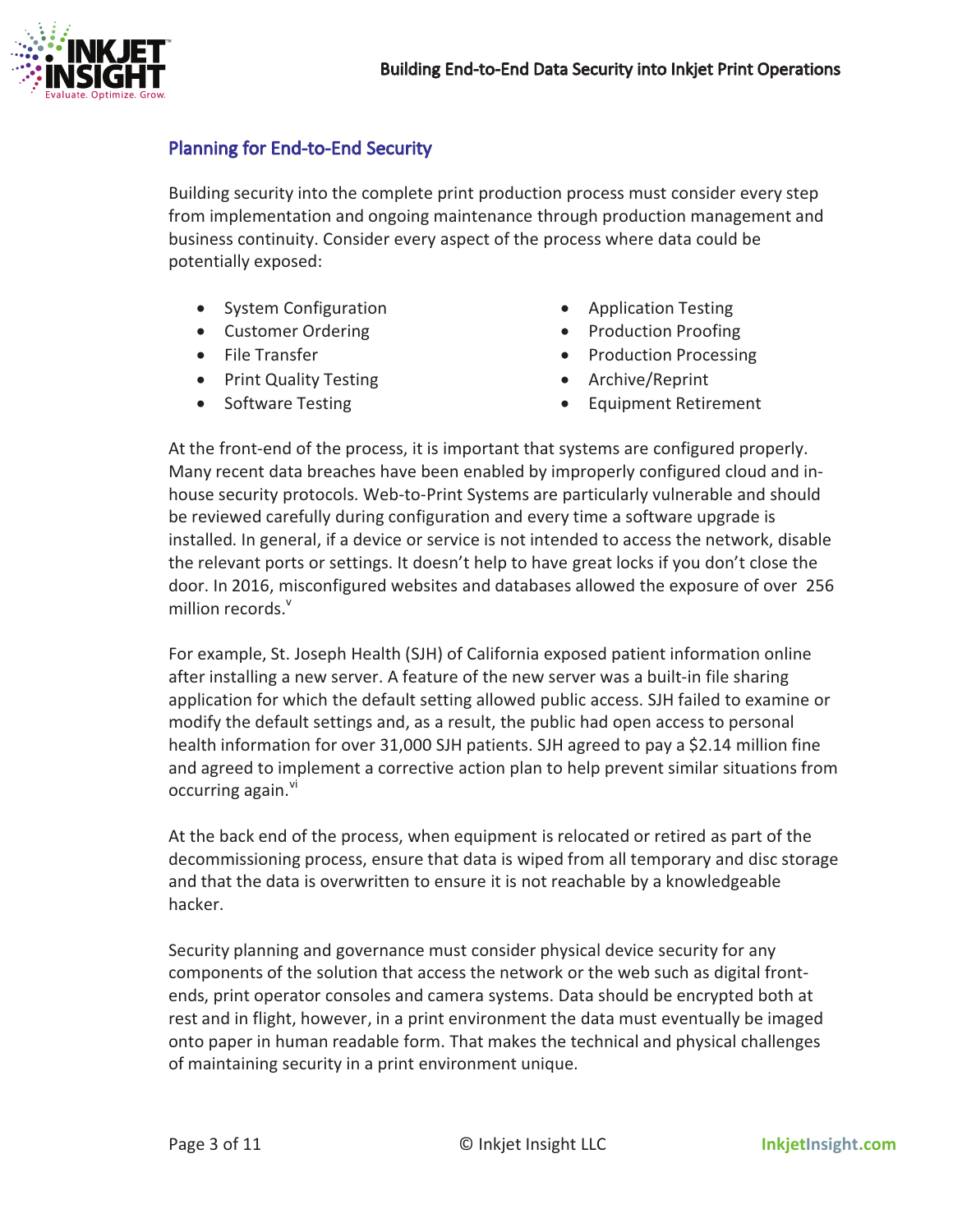

## **s h g d Challenges with Securing High-Speed Printing**

Printing environments have a lot of moving parts, literally, and these parts need to be seamlessly integrated. Data is processed, formatted and printed. The printed output may be cut, perforated, bound or folded and perhaps inserted into an envelope. These processes are often controlled by barcodes that track the production process from step to step and also track an individual item or mail piece. They must ensure that data is not printed on the wrong page and that pages are not inserted in the wrong envelope. In the case of checks, they must ensure that a check is only printed once, printed on the **proper form and, in cases of production errors or inventory obsolescence, that materials** are destroyed in a secure manner.

Once in production, these measures are an important layer of security in protecting personal data and preventing fraud. However, getting these systems into production requires access to test data. There are three ways to generate test data:



Generating a useful volume of test data that is representative of the production data can be expensive and time consuming. As changes are made to an application, new data may be required. Even after creating a robust suite of test data, this approach may not capture all potential scenarios found in production. In cases of a production failure, the simulated test data may not be able to replicate the failure. In that situation, a company is faced with two bad options: fail to deliver on Service Level Agreements or violate their data privacy agreements by sending production data to outside partners in order to diagnose the problem in a timely fashion. Another option is to send redacted production data.

**Redaction refers to the practice of deleting or blacking-out fields of information. In** some scenarios, redacting production data can be effective, for instance, when unit **testing the print process as a stand-alone step. However, as soon as the testing process** expands to include any connected or offline devices that require barcodes to operate, the redaction approach is no longer useful. When a data-point is removed from the document it needs to be removed from the whole document, including any data embedded in barcodes, metadata or human readable codes. Removing the data **eliminates the ability to test the process from formatting through finishing and inserting.** In addition, it limits the viability of proofing steps.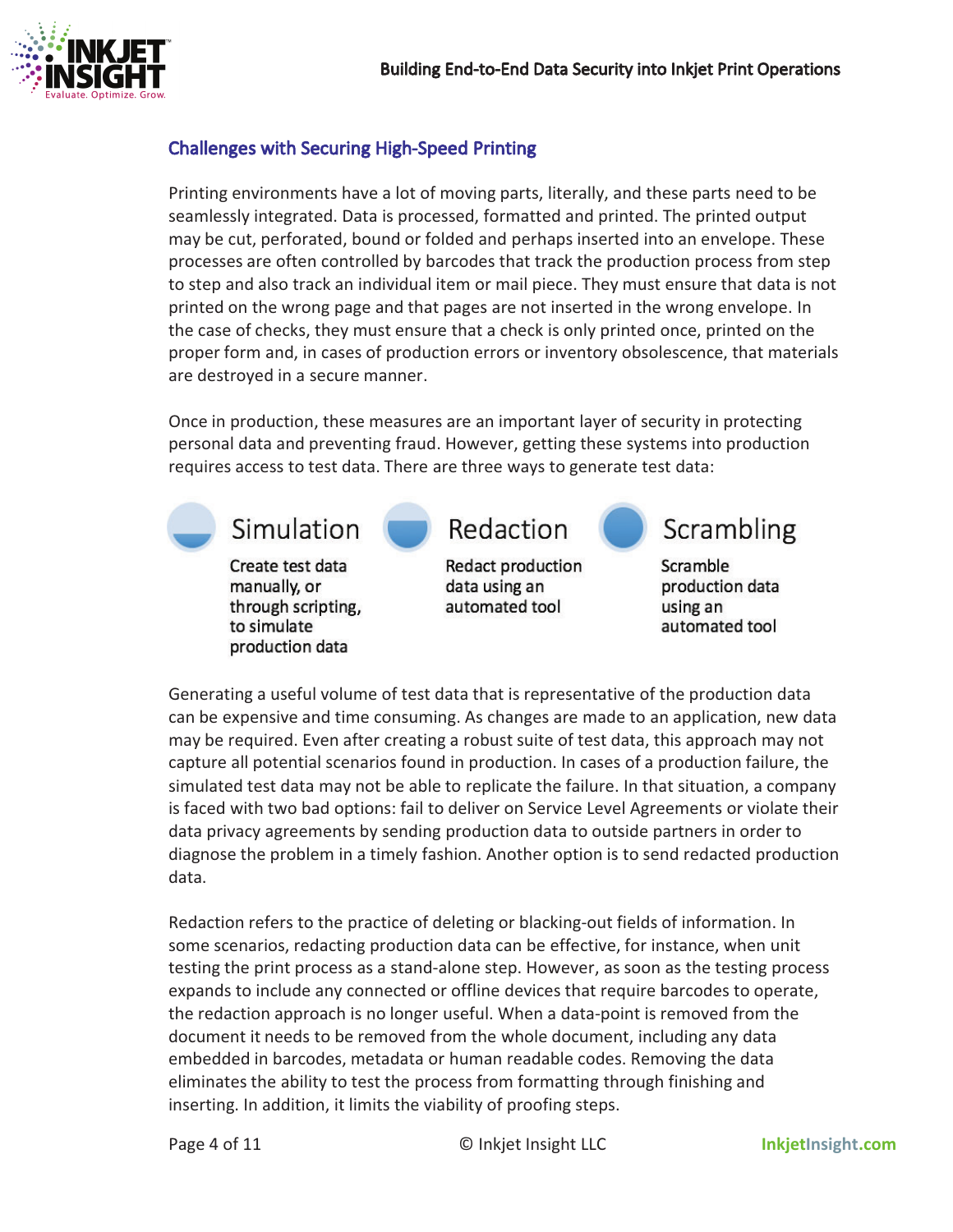

A more visibly accurate and functionally complete approach is to scramble production data. With the scrambling approach, data is rendered unusable in identifying personal information, yet remains completely functional for testing and proofing requirements. This approach has the benefit of providing robust test data during implementation and **testing phases and also supports root cause analysis for production failures. Unlike the** redaction scenario, all data necessary for integration testing using barcodes or metadata is present. If failures occur during production, the actual production file where problems **occurred can be sent to third parties for analysis if the personal information is first** scrambled. Finally, data scrambling can also be used to satisfy requirements for deidentification under current HIPAA regulations, if data is to be further analyzed for research purposes once rendered not "personally identifiable."

#### **Best Practices: Data Protection by Design and by Default**

"Data Protection by Design and by Default" originally introduced in Canada in the 1990s and more recently formalized within the General Data Protection Regulation (GDPR) in the European Union, but its intent is widely present in US data privacy regulation as well. In essence, it means that for any system or process, use of personal data is limited to the purpose for which the data was collected and only those people necessary to access personal data can do so.

To ensure data privacy in a print environment, protection must be built into the **technology infrastructure and business practices by default. Having tools to encrypt,** mask, or scramble data is not enough if they are not used properly. Print processes should be designed from the start so that data is encrypted whenever possible and redacted or scrambled whenever encryption is not possible. These actions should be automated and not left to the discretion of a programmer or print operator.

To ensure data privacy in a print **environment, protection must be built into** the technology infrastructure and business practices by default.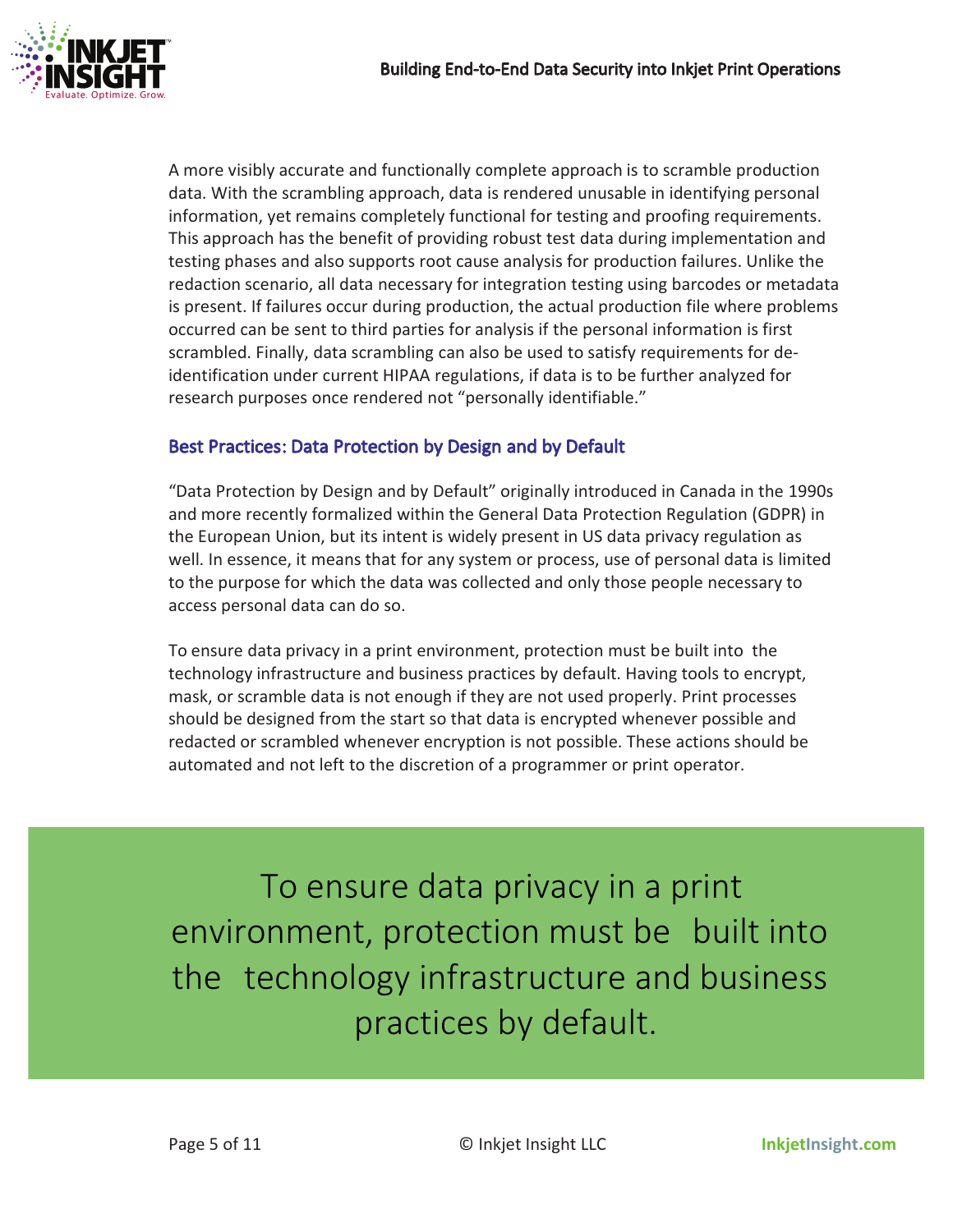

#### Table 1 – Best Practices for End-to-End Production

| <b>Step</b>                      | <b>Protection</b>                                                                                                                                                                                                                                                                                                     |
|----------------------------------|-----------------------------------------------------------------------------------------------------------------------------------------------------------------------------------------------------------------------------------------------------------------------------------------------------------------------|
| Receipt of data                  | Encrypted transmission<br>$\bullet$<br>Scan all incoming files for viruses<br>$\bullet$                                                                                                                                                                                                                               |
| Storage of data                  | Encrypt at rest<br>$\bullet$<br>Automatically delete data at earliest compliant date<br>$\bullet$                                                                                                                                                                                                                     |
| <b>Data Transmission</b>         | Encrypted transmission whether to internal or external location<br>$\bullet$<br>Automatically redact or scramble when transmitting externally,<br>$\bullet$<br>except for production processing                                                                                                                       |
| <b>System Testing</b>            | Automatically redact or scramble data for all testing processes,<br>$\bullet$<br>internally and with outside partners                                                                                                                                                                                                 |
| <b>Production Failure</b>        | Automatically scramble production files needed for third-party<br>$\bullet$<br>support of system failure.                                                                                                                                                                                                             |
| <b>Disaster Recovery Testing</b> | Use scrambled data for all testing prior to fail-over tests<br>$\bullet$<br><b>Encrypt transmission</b><br>$\bullet$                                                                                                                                                                                                  |
| General                          | Secure network access for all connected devices including DFEs,<br>$\bullet$<br>servers, operator consoles, camera systems and scanners.<br>Validate cloud security settings with a network security<br>$\bullet$<br>specialist<br>Disable all unnecessary ports and services to reduce<br>$\bullet$<br>vulnerability |



In addition to securing data within the print operation, ask clients if the data that they are sending for testing purposes includes live customer information.



Discourage clients from sending production data for use in testing because reducing unnecessary exposure to personal data reduces the likelihood of loss.

**3**

If the client insists on the use of production data for testing, ensure that files are immediately scrambled on receipt.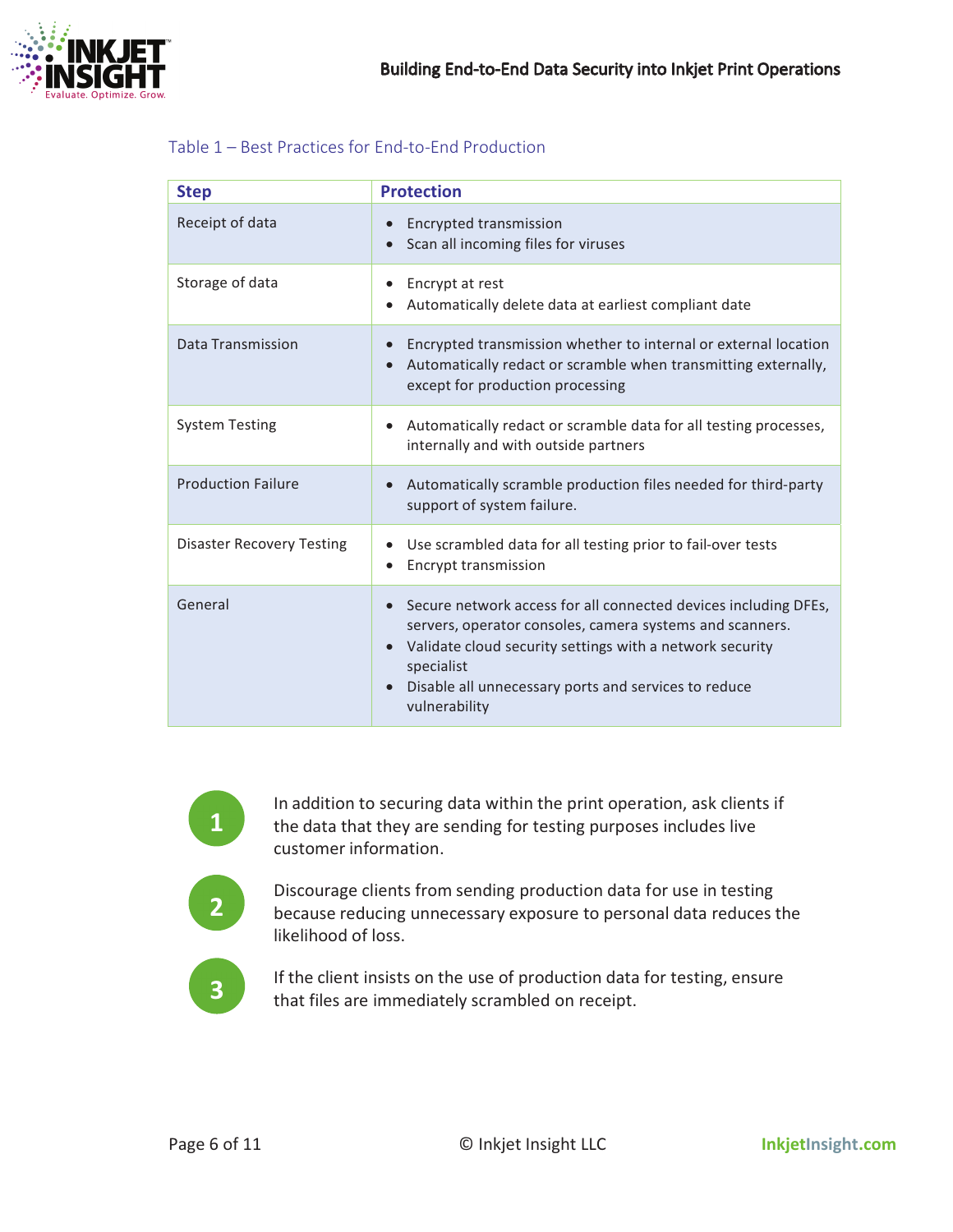

#### **Considerations for Production Inkjet Environments**

The guidelines above are relevant in any production printing environment, but have special implications when standing up a new production inkjet solution. Security challenges begin during the inkjet evaluation phase when working with OEMs to evaluate print quality and to estimate the total cost of operating the solution.

When evaluating print quality, tests should be conducted using "fingerprint files" that exercise the boundary conditions of the device such as color gamut, color density, line density and text raggedness. They should also be conducted using a representation of current production work to ensure that the device and paper being tested can run all the way from print through finishing. In many cases a printer may deliver high quality output, however that output may not be "finishable." A range of problems can occur from paper being overly wetted to overly dried that will make the output incompatible at some stage of the finishing process. Testing finishing requires barcodes and barcodes require data.

**Security challenges begin during the inkjet evaluation phase when working with OEMs to evaluate print quality and to estimate the total cost of operating the solution.**

The other reason for using a representative sample of current production work is to **estimate the relative ink consumption of different devices or different papers for a** particular device. Ink is one of the major factors in estimating the total cost of **ownership and can differ greatly between various device and paper combinations.** Testing of ink consumption may initially be conducted with OEMS at their facility requiring data to be transmitted and subsequently in-house while testing papers. It is **important to use files that are as close as possible to production to get good ink usage** estimates. It is also important that production data not be used for this purpose. Redaction is not a good solution in these instances since it voids the barcodes, reduces ink usage and changes the appearance of the document. Data scrambling, unlike redaction, makes the process seamless and secure both during the data handling process and when hard copy is circulated for quality review internally and with suppliers and clients.

**Page 7 of 11 C** Inkjet Insight LLC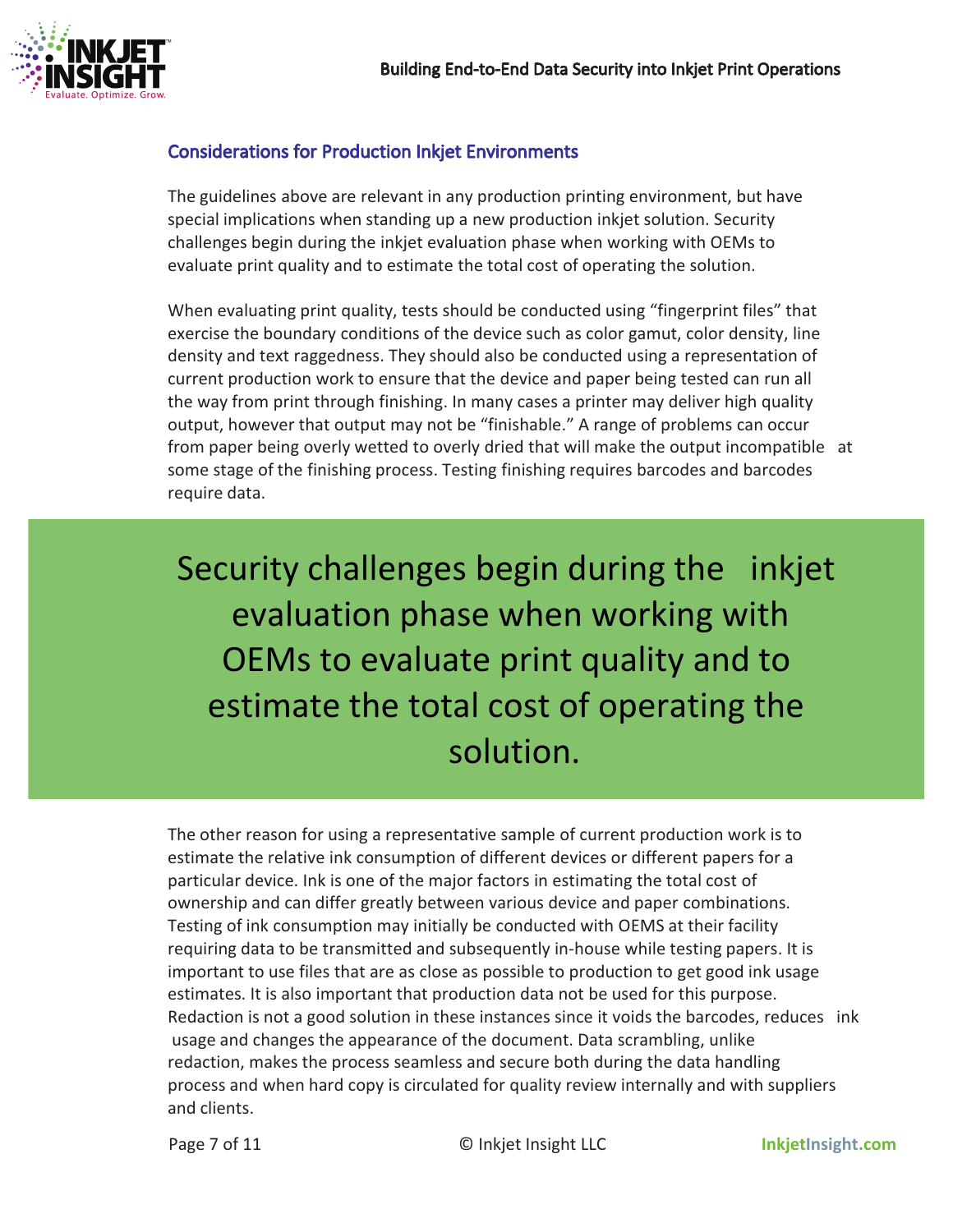

As noted earlier, technology transition is a time of great vulnerability with multiple **vendors to coordinate and new protocols for employees to learn. There may be new** composition, transformation or workflow software to be deployed and tested. Employees, client staff, vendor staff, and consultants may all be involved. Where there is confusion, there is opportunity for a breach. If a third party, such as a supplier or subcontractor, is involved in a data breach, the cost to remediate can increase by as much as \$17 per compromised record.<sup>vii</sup>

**Often there is great pressure to get the system implemented quickly – particularly if the** transition necessitates production downtime. Creating a security protocol that ensures that all test data is scrambled data helps to ensure that live data will not inadvertently be sent to an outside vendor during the rush to production readiness.

In many inkjet implementations new software is implemented to comingle jobs from multiple customers in order to optimize production workflows. This underscores the need for functional barcodes during the testing process to track document integrity at the piece-level throughout the process.

Data scrambling makes the process seamless and secure both during the data handling process and when hard copy is circulated for quality review ...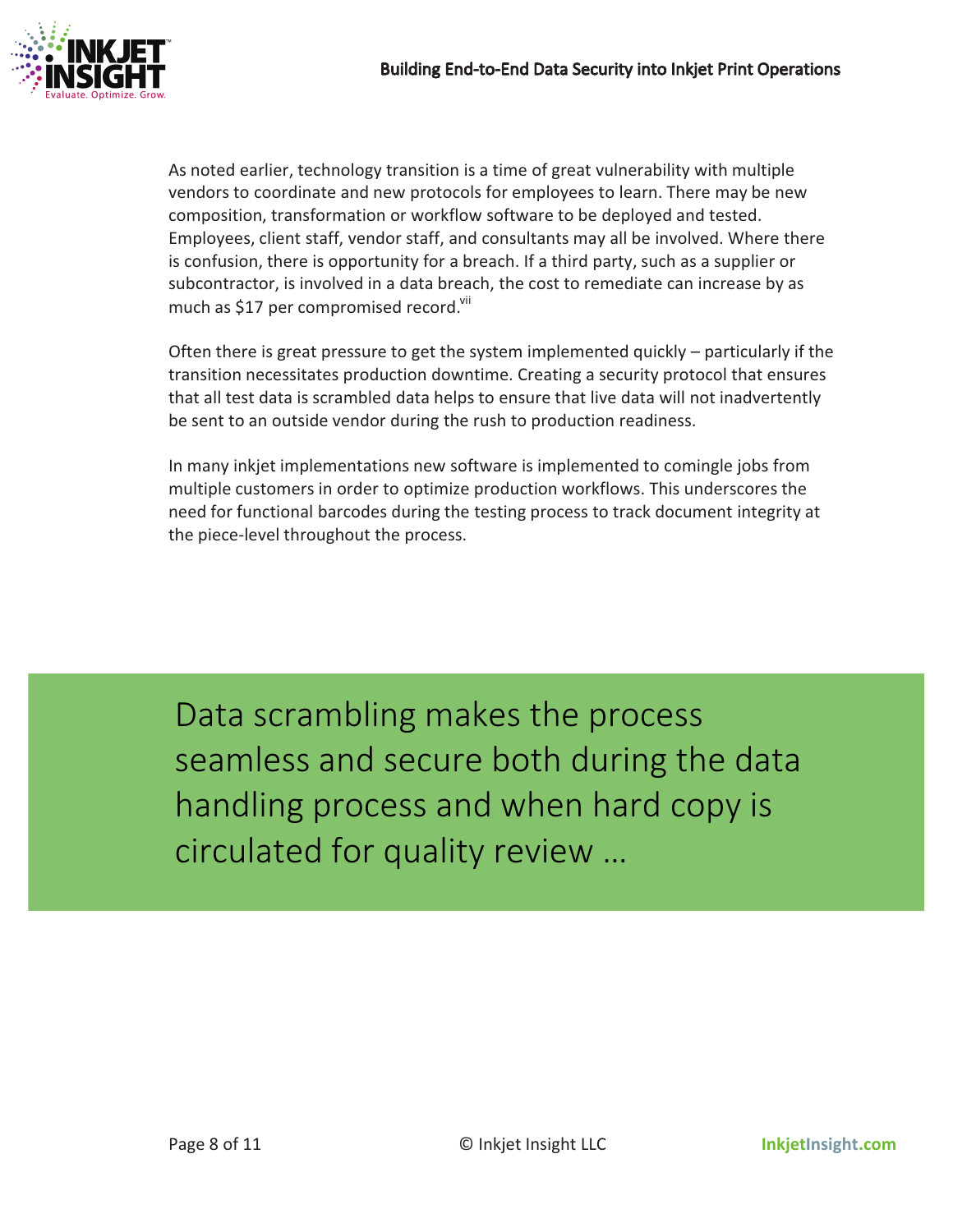

## **Multiple Benefits of End-to-End Data Protection**

**Implementing sound security policies and solutions can pay back in many ways.** Naturally, making the environment more secure reduces the likelihood of breaches and all the negative implications of data loss. However, there is still the potential for a determined and malicious hacker to cause private data to be exposed. If this occurs, the strength of your security procedures and ability to demonstrate adherence to those procedures can greatly mitigate the impact of the breach.

**employee training extending to the end-point of** In the case of HIPAA data privacy violation, a provider who is deemed negligent in their efforts to secure data will see substantially higher fines than an organization that can demonstrate secure processes, a culture of governance and an investment in ongoing **their interactions with third-party suppliers. The** extensive use of encryption can reduce the cost of a breach by \$16 per capita on average<sup>viii</sup>, and it is reasonable to infer that the scrambling of data would have a similar impact.

Avoiding the designation of "negligent" is also critical in communicating the breach to customers. Customer churn is a major factor in the cost of a breach and the ability to demonstrate that data was protected is key to reducing churn. The ability to demonstrate a culture of security and automated processes for protecting data are also critical in attracting clients during the sales process and to maintaining the relationship.

When large volumes of production data can be **scrambled to allow testing of multiple scenarios** clients will benefit from a robust, seamless endto end testing process and from being able to perform user acceptance testing without working with redacted test output.

**Reduce Chance of Breach Mitigate**  $\frac{1}{2}$  **Impact of Breach Avoid Designation as "Negligent" Lower Insurance Costs Improve Customer Perception Provide More Robust Test Process Enable Realistic Cost Calculations**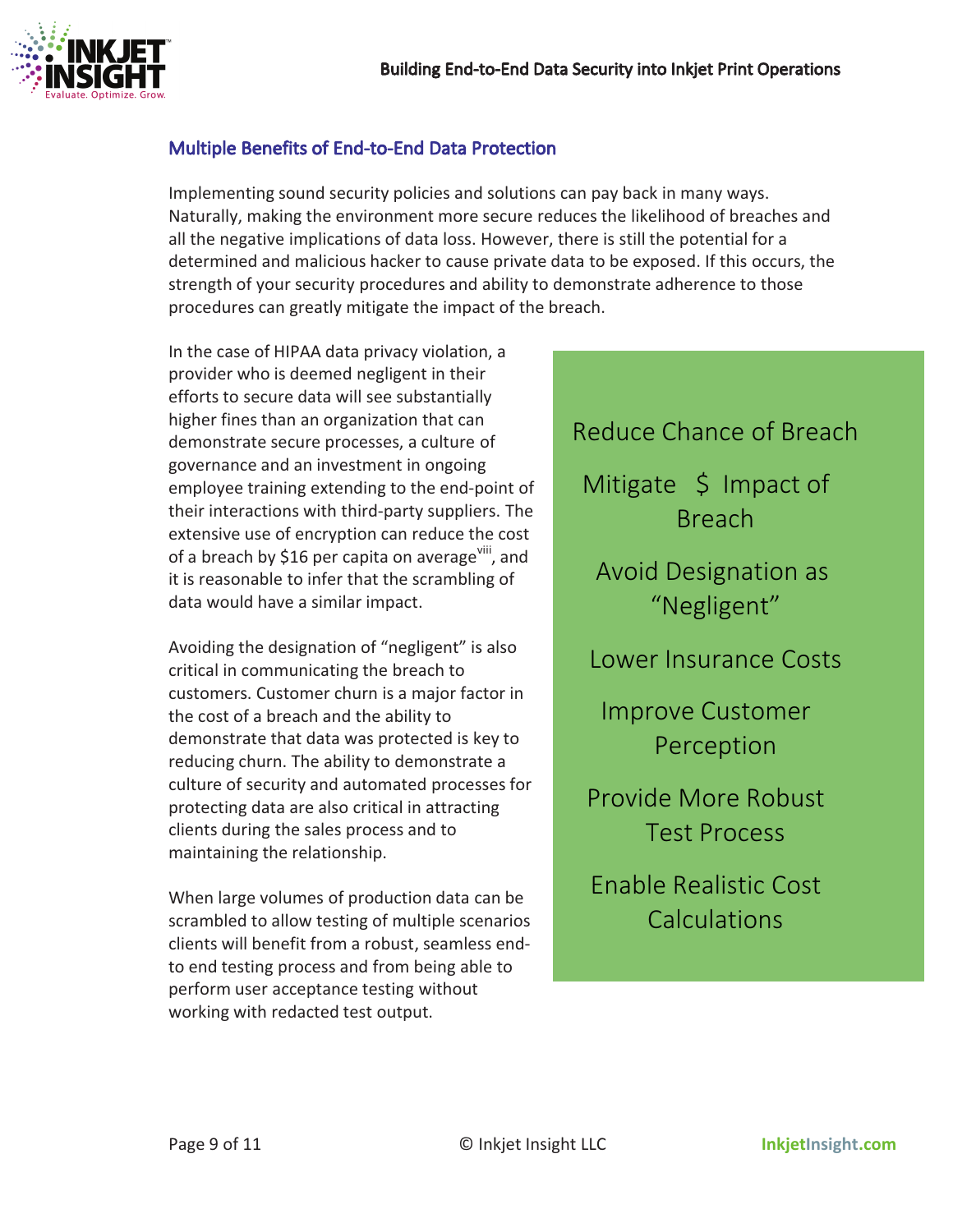

Production operations benefit from the ability to perform realistic calculations of operating costs on equipment and software without fear of compromising data.

will also be impacted by the ability to demonstrate strong preventative measures. While the purchase of cyber and data breach insurance can help manage the financial consequences of an incident the ability to obtain coverage and the cost of that coverage

The level to which a company implements sound security policies and solutions is one of the most critical factors in maintaining a viable organization. With clients contractually leveraging suppliers to take on a greater share of the risk of losses due to cyber attacks, a failure to invest in security solutions could bankrupt the organization in the event of a **breach.** 

When planning a production inkjet implementation, take the opportunity to identify security gaps and plug the holes. Question all suppliers about their own protocols and ensure that all precautions are taken to harden devices and prevent access. Document **your efforts and use your security investments to open up new and lucrative opportunities with clients who value security minded partners.** 

# **About Inkjet Insight**

Inkjet Insight LLC is the most complete, unbiased and valuable source of  **. information for companies evaluating and using production inkjet t For more information visi www.inkjetinsight .com**

 **, : i For analyst or speaker inquiries contact nfo@inkjetinsight.com**

 **: Follow us on Twitter @InkjetInsight**